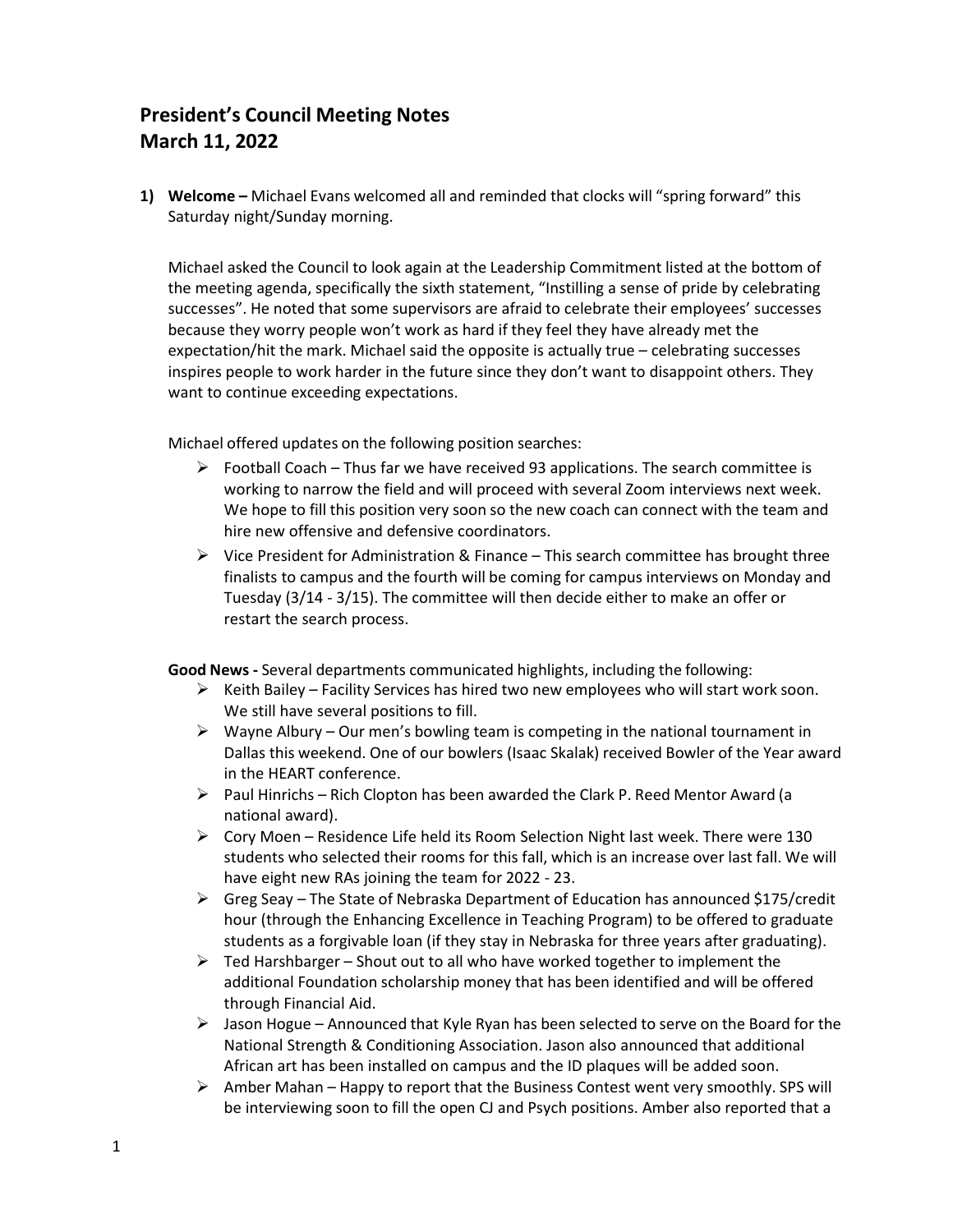new leadership course is being developed and will, hopefully, be approved in the near future.

- $\triangleright$  Jon Robertson Thankful that Deonte McReynolds has accepted the position of Accountant. They will now be seeking to fill Deonte's former position.
- $\triangleright$  Jennifer Rieken HEERF funding has been approved for many projects on campus, including student assistance. Jennifer attended a HEERF webinar that helped clarify the guidelines.
- $\triangleright$  Michael Evans Kudos to Tim Borchers for his countless hours spent working on the HLC report and submitting it on time. We are now waiting on the HLC response.
- **2) HLC Update –** Tim Borchers announced that the HLC report was easy to write since our campus has so much good information to share. He discussed the upcoming meetings that he has scheduled with departments where he will be sharing expectations for the HLC campus visit. Tim reviewed the handout, "Engaged for Excellence", reminding all that the review team wants to help us be the best we can be. Continuous improvement is what they are looking for. He encouraged all to wear Peru blue during the HLC visit. Also, remember to wear nametags.

Tim shared a second handout, "HLC Assurance Argument", which is the executive summary of the report. He referenced key metrics, the PALs program, Budget Committee (shows transparency), Career Services (new position based on data), Writing Center (based on feedback, new director started this week). He also noted SEE fund awards of \$450,000 since inception, SEM initiatives (action based on enrollment), ILOs, KPIs, CDEI, Student Success Services, & Cultural Enhancement Plan – we now have Pizza with the Pres to further engagement.

The Higher Learning Commission requires that we survey our students, which was completed in January. Tim distributed a handout with the survey results.

## **3) Updates**

- a. **Facilities** Keith Bailey reported on the following:
	- $\triangleright$  Water Softeners These have been ordered for the Student Center and the Complex.
	- $\triangleright$  Boiler Repair work will begin next week.
	- $\triangleright$  Tree removal Damaged trees will be removed from Neal Park by the end of the month.
	- $\triangleright$  Lighting An audit of our lighting will be completed soon in order to receive rebate funding.
	- $\triangleright$  Staffing Three Facility Services staff members will be leaving soon. The department continues to need additional staff.
	- $\triangleright$  HEERF This funding is being used for new HVAC units for faculty housing, Oak Hill, and the Complex. The Student Center will also be getting a new A/C unit for the kitchen.

## **4) Announcements**

- $\triangleright$  Foundation office will be hosting/taking part in the following:
	- o Etiquette Dinner on April 6
	- o Creativity Expo & Alumni Awards on April 14
	- o City-wide Clean Up on April 29
	- o Baseball Reunion on April 30
- $\triangleright$  Paul Trana encouraged all to complete the Great Colleges to Work For survey and to remind department staff to do the same. He also noted that students